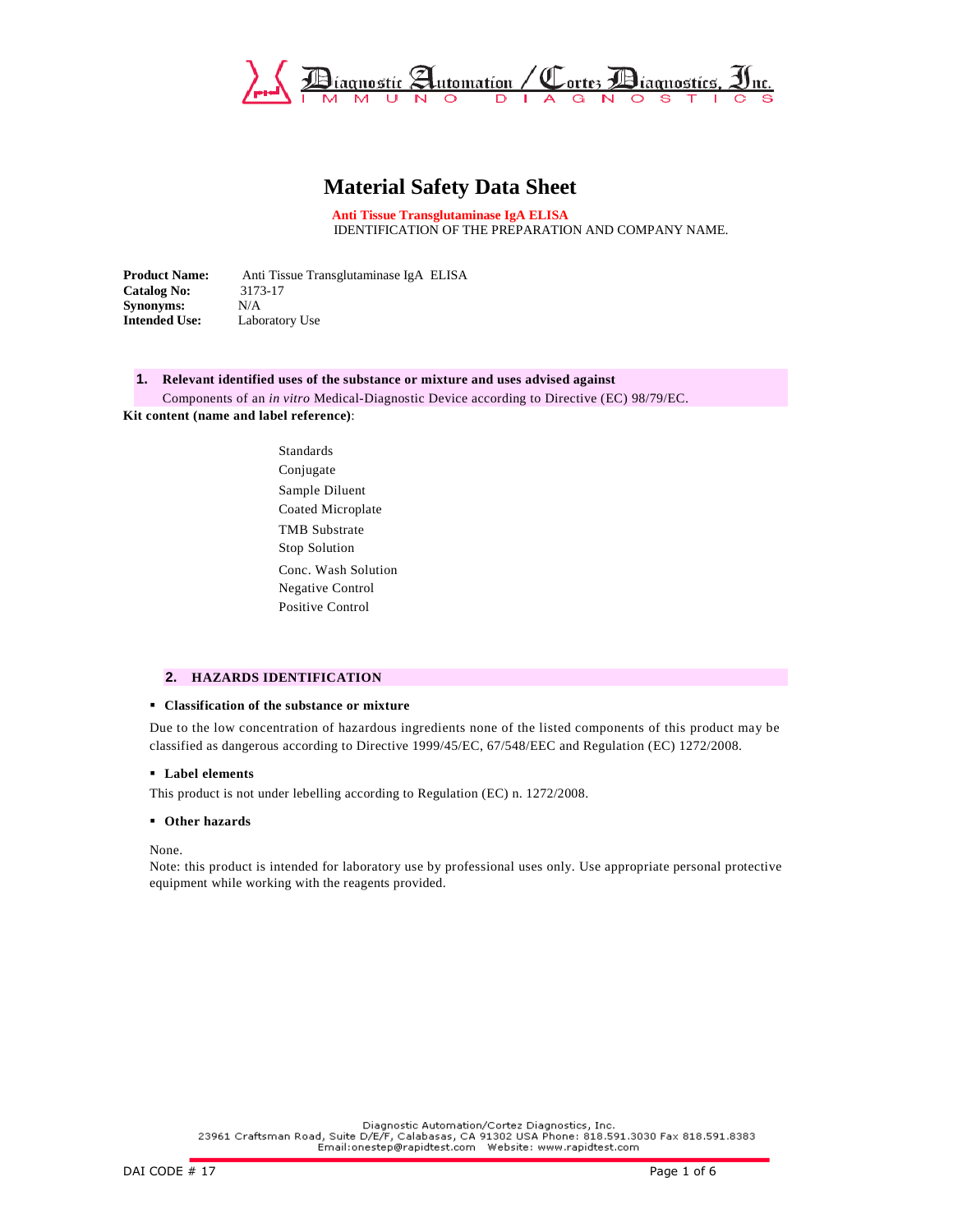

# **3. COMPOSITION / INFORMATION ON INGREDIETNS**

**Substances**

| <b>Stop Solution</b>  |           |           |               |                   |                 |
|-----------------------|-----------|-----------|---------------|-------------------|-----------------|
| Ingredient            | EC No     | CAS No    | Conc. $(w/v)$ | Reg. 1272/2008    | Dir. 67/548/CEE |
| <b>Sulphuric Acid</b> | 231-639-5 | 7664-93-9 | $< 5 \%$      | H <sub>3</sub> 14 | <b>R35</b>      |

| <b>Standards - Controls - Sample Diluent</b> |             |            |               |                                                 |                                                 |
|----------------------------------------------|-------------|------------|---------------|-------------------------------------------------|-------------------------------------------------|
| Ingredient                                   | EC No       | CAS No     | Conc. $(w/v)$ | Reg. 1272/2008                                  | Dir. 67/548/CEE                                 |
| Sodium Azide                                 | 011-00400-7 | 26628-22-8 | $< 0.1 \%$    | H <sub>300</sub> - H <sub>400</sub><br>$- H410$ | R <sub>28</sub> - R <sub>32</sub><br>$-$ R50/53 |

## **Mixtures**

Proclin 300 is a mixture of two substances (5-chloro-2-methyl-2Hisothiazol-3-one (EC 247-500-7) and 2-methyl-2H-isothiazol-3-one (EC 220-239-6)) mixed with the proportion 3:1.

| Conjugate - TMB Substrate - Conc. Wash Solution |       |            |               |                                                                     |                                                                       |
|-------------------------------------------------|-------|------------|---------------|---------------------------------------------------------------------|-----------------------------------------------------------------------|
| Ingredient                                      | EC No | CAS No     | Conc. $(\%)$  | Reg. 1272/2008                                                      | Dir. 67/548/CEE                                                       |
| Proclin 300                                     |       | 55965-84-9 | $< 0.0015 \%$ | H <sub>302</sub> - H <sub>314</sub><br>H317 - H332<br>$H400 - H411$ | R23/24/25<br>R <sub>34</sub> - R <sub>35</sub><br>R <sub>50</sub> /53 |

# **4. FIRST AID MEASURES**

## **Description of first aid measures**

| General advice:<br>If inhaled: | no special measures required. Consult a physician in case of complaints.<br>supply fresh air. |
|--------------------------------|-----------------------------------------------------------------------------------------------|
| In case of skin contact:       | wash with plenty amounts of water.                                                            |
| In case of eye contact:        | rinse with the eye open for few minutes with water.                                           |
| If swallowed:                  | contact the nearest first aid.                                                                |

## **Most important symptoms and effects, both acute and delayed**

 To the best of our knowledge, the chemical, physical toxicological properties have not been thoroughly investigated.

# **Indication of any immediate medical attention and special treatment needed**

No data available.

# **5. FIREFIGHTING MEASURES**

## **Extinguishing media**

No restriction.

## **Special hazards arising from the substance or mixture**

To the best of our knowledge, can not be defined special hazards known.

## **Advice for firefighters**

Wear self contained breathing apparatus for fire fighting, if necessary.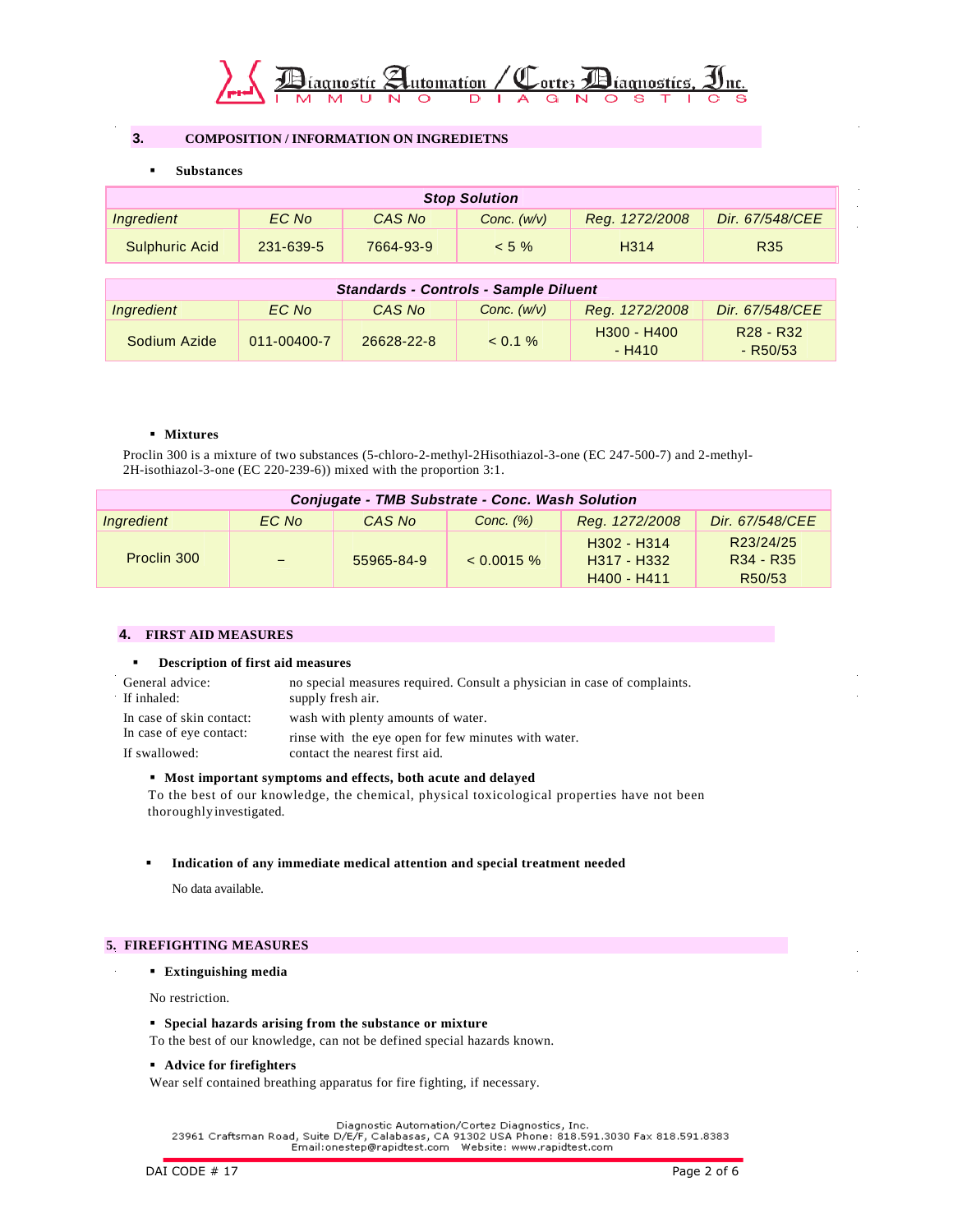

# **6. ACCIDENTAL RELEASE MEASURES**

- **Personal precautions, protective equipment and emergency procedures**
- Use appropriate personal protective equipment.
- **Environmental precautions**
- Do not let product enter drains. Discharge into the environment must be avoided.
- **Methods and materials for containment and cleaning up**
- Absorb with inert absorbent material and dispose in the waste (see section 13).
- **Reference to other sections.** For disposal see section 13.

#### **7. HANDLING AND STORAGE**

- **Precautions for safe handling** 
	- Use all reagents according to the Instruction For Use provided with the product.
- **Conditions for safe storage, including any incompatibilities** Store all reagents according to the Instruction For Use provided with the product.
- **Specific end use(s)** This product is intended for laboratory use for professional use only.

## **8. EXPOSURE CONTROLS / PERSONAL PROTECTION**

- **Control parameters**
- Component with exposure limits: it doesn't contain substances with exposure limit value.
- **Exposure controls** 
	- Handle in accordance with good industrial hygiene and safety practice.
	- Wash hands before breaks at the end of workday.
	- **Personal protective equipment**

 Eye/face protection: goggles with UNI EN 166 (and subsequent updates), or other international standard certification

Skin protection: lab coats, gloves with UNI EN 374 (and subsequent updates), or other international standard certification.

Body protection: lab coats

Respiratory protection: not required

# **9. PHYSICAL AND CHEMICAL PROPERTIES**

#### **Information on basic physical and chemical properties**

| <b>Component</b>           | a) Appearance     | b) Odor  | d) pH          |
|----------------------------|-------------------|----------|----------------|
| <b>Standards</b>           | liquid, blue      | odorless | 7.4            |
| Controls                   | liquid, blue      | odorless | 7.4            |
| Conjugate                  | liquid, red       | odorless | 7.4            |
| Microplate                 | solid, white      | odorless | not applicable |
| <b>TMB Substrate</b>       | liquid, colorless | odorless | $3.2 - 3.8$    |
| <b>Stop Solution</b>       | liquid, colorless | odorless | $\leq 1$       |
| <b>Sample Diluent</b>      | liquid, blue      | odorless | 7.4            |
| <b>Conc. Wash Solution</b> | liquid, colorless | odorless | 7.4            |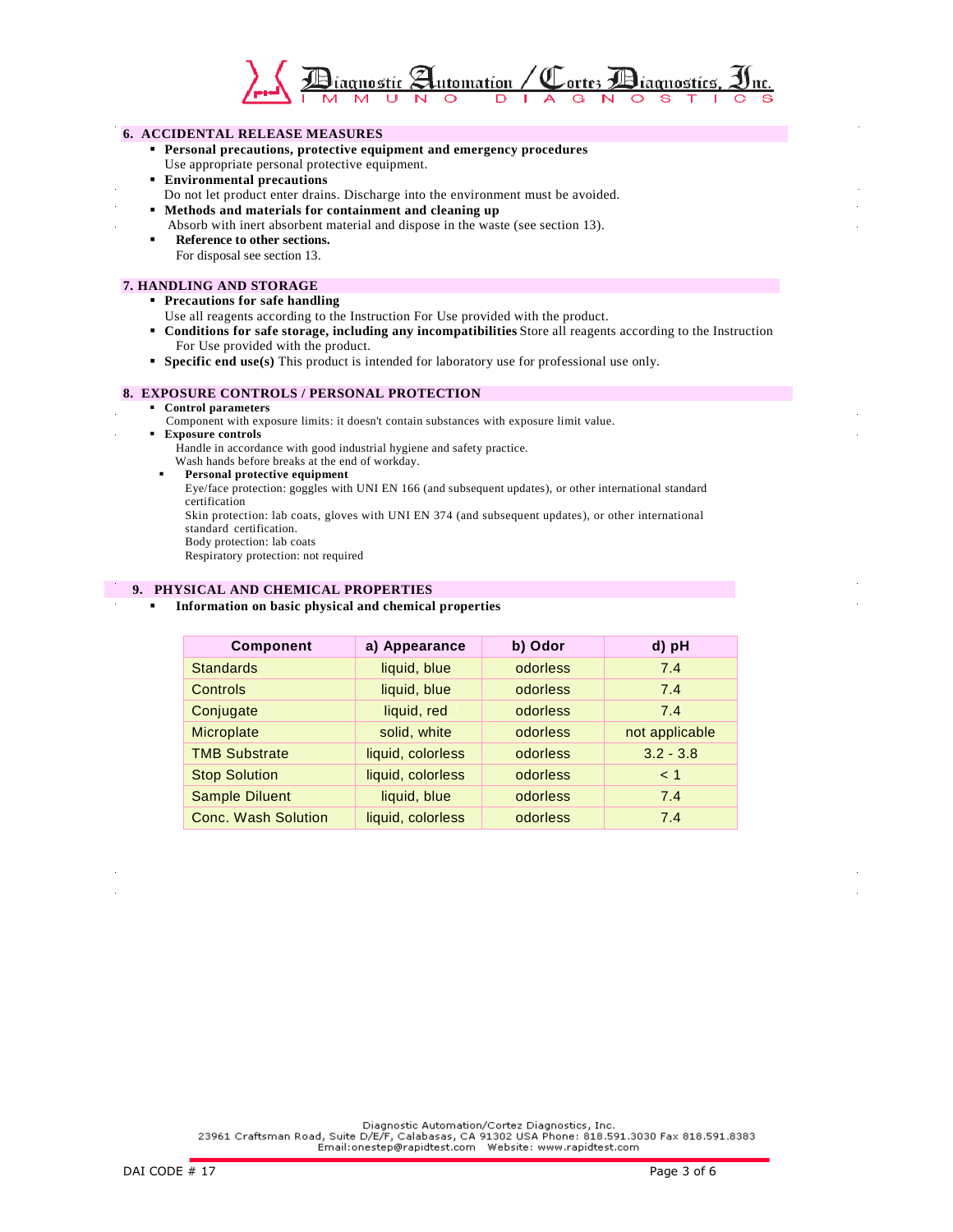

| For all components                              |                   |  |
|-------------------------------------------------|-------------------|--|
| c) odor threshold                               | no data available |  |
| e) melting point / freezing point               | no data available |  |
| f) initial boiling point and boiling range      | no data available |  |
| g) flash point                                  | no data available |  |
| h) evaporation rate                             | no data available |  |
| i) flammability (solid, gas)                    | no data available |  |
| i) upper/lower flammability or explosive limits | no data available |  |
| k) vapor pressure                               | no data available |  |
| I) vapor density                                | no data available |  |
| m) relative density                             | no data available |  |
| n) solubility (ies)                             | no data available |  |
| o) partition coefficient: n-octanol / water;    | no data available |  |
| p) auto-ignition temperature                    | no data available |  |
| q) decomposition temperature                    | no data available |  |
| r) viscosity                                    | no data available |  |
| s) explosive properties                         | no data available |  |
| t) oxidizing properties                         | no data available |  |
|                                                 |                   |  |

#### **Other informations**

No other information available.

## **10. STABILITY AND REACTIVITY**

- **Reactivity**: no data available.<br> **Reactivity:** no data available.
- **Chemical stability**: no data available.
- **Possibility of hazardous reactions**: no data available.
- **Conditions to avoid:** For the functional stability and reactivity of "TMB" Substrate" avoid its exposure to directed sunlight, metals or oxidants and do not freeze the solution.
- **Incompatible materials:** no data available.
- **Hazardous decomposition products:** No data available.

### **11. TOXICOLOGICAL INFORMATION**

**Information on toxicological effects** 

| a) acute toxicity                    | no data available |
|--------------------------------------|-------------------|
| b) skin corrosion/irritation         | no data available |
| c) serious eye damage / irritation   | no data available |
| d) respiratory or skin sensitization | no data available |
| e) germ cell mutagenicity            | no data available |
| f) carcinogenicity                   | no data available |
| g) reproductive toxicity             | no data available |
| h) STOT-single exposure              | no data available |
| i) STOT-repeated exposure            | no data available |
| j) aspiration hazard                 | no data available |

| <b>Potential health effects</b> |                   |  |
|---------------------------------|-------------------|--|
| Inhalation                      | no data available |  |
| Ingestion                       | no data available |  |
| <b>Skin</b>                     | no data available |  |
| <b>Eyes</b>                     | no data available |  |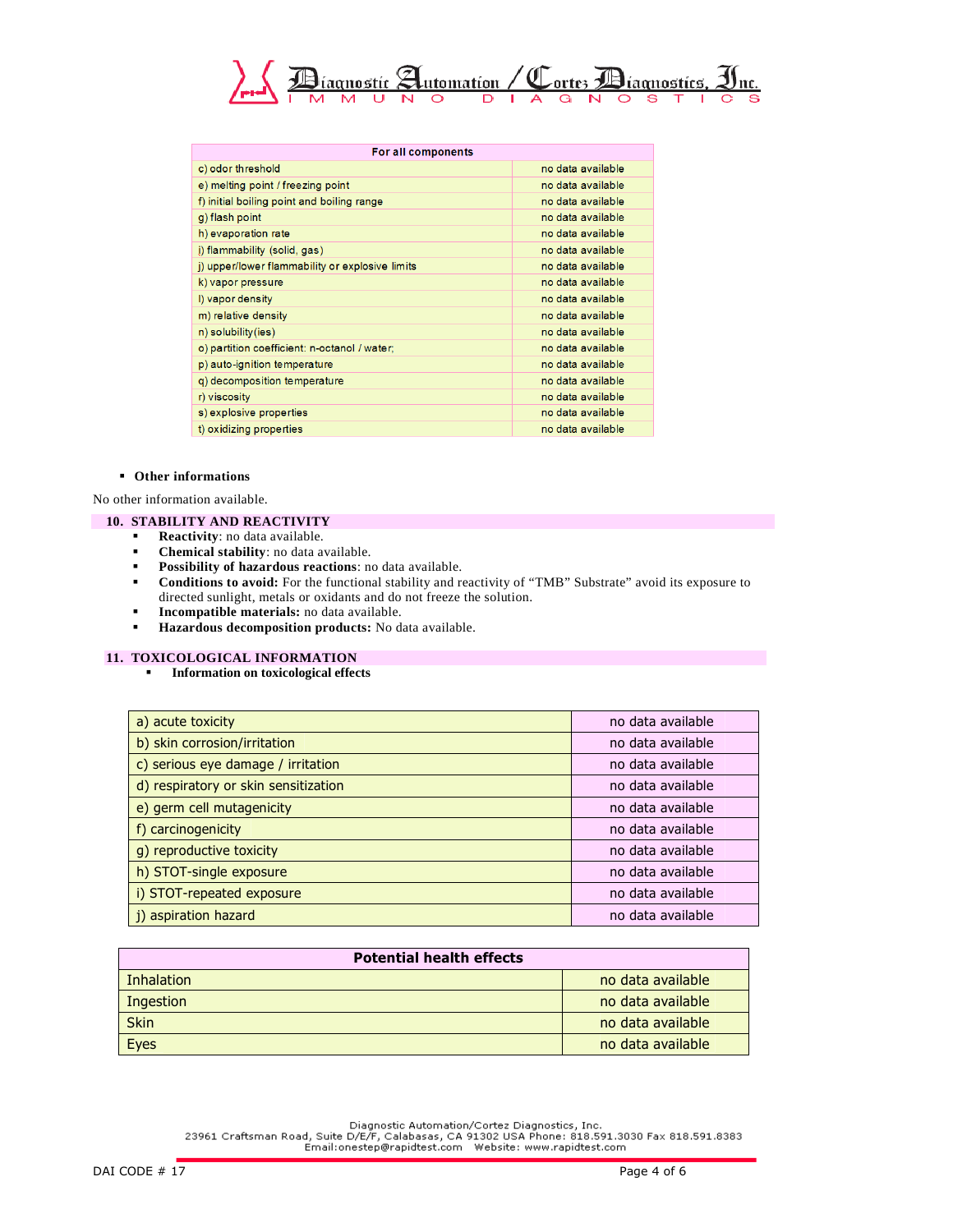

## **Signs and Symptoms of Exposure**

To the best of our knowledge, the chemical, physical and toxicological properties have not been thoroughly investigated.

#### **Additional Informations**

No one.

#### **12. ECOLOGICAL INFORMATION**

- **Toxicity**: no data available.<br>**Persistance and degradability**
- **Persistence and degradability**: no data available.
- **Bioaccumulative potential**: no data available.
- **Mobility in soil**: no data available.
- **Results of PBT and vPvB assessment**: no data available.
- **Other adverse effects**: no data available.

# **13. DISPOSAL CONSIDERATIONS**

## **Waste treatment methods**

Reagents must be disposed of in accordance with local regulations. Do not dispose in waste water. If appropriate, contact a licensed disposal company.

## **14. TRANSPORT INFORMATION**

The product is not under transport regulations.

- **UN number**: no data available
- **UN proper shipping name:** no data available
- **Transport hazard class (es):** no data available
- **Packing group:** no data available
- **Environmental hazards:** no data available
- **Special precautions for user:** no data available
- **Transport in bulk according to Annex II of MARPOL 73/78 and the IBC Code:** no data available

#### **15. REGULATORY INFORMATION**

This Safety Data Sheet is according to Regulation (CE) n. 1907/2006 (REACH) and Regulation (EC) n. is classified and labelled according the Regulation (EC) n. 1272/2008 (CLP).

- **Safety, health and environmental regulations/legislation specific for the substance or mixture**  No data available.
- **Chemical safety assessment**

No data available